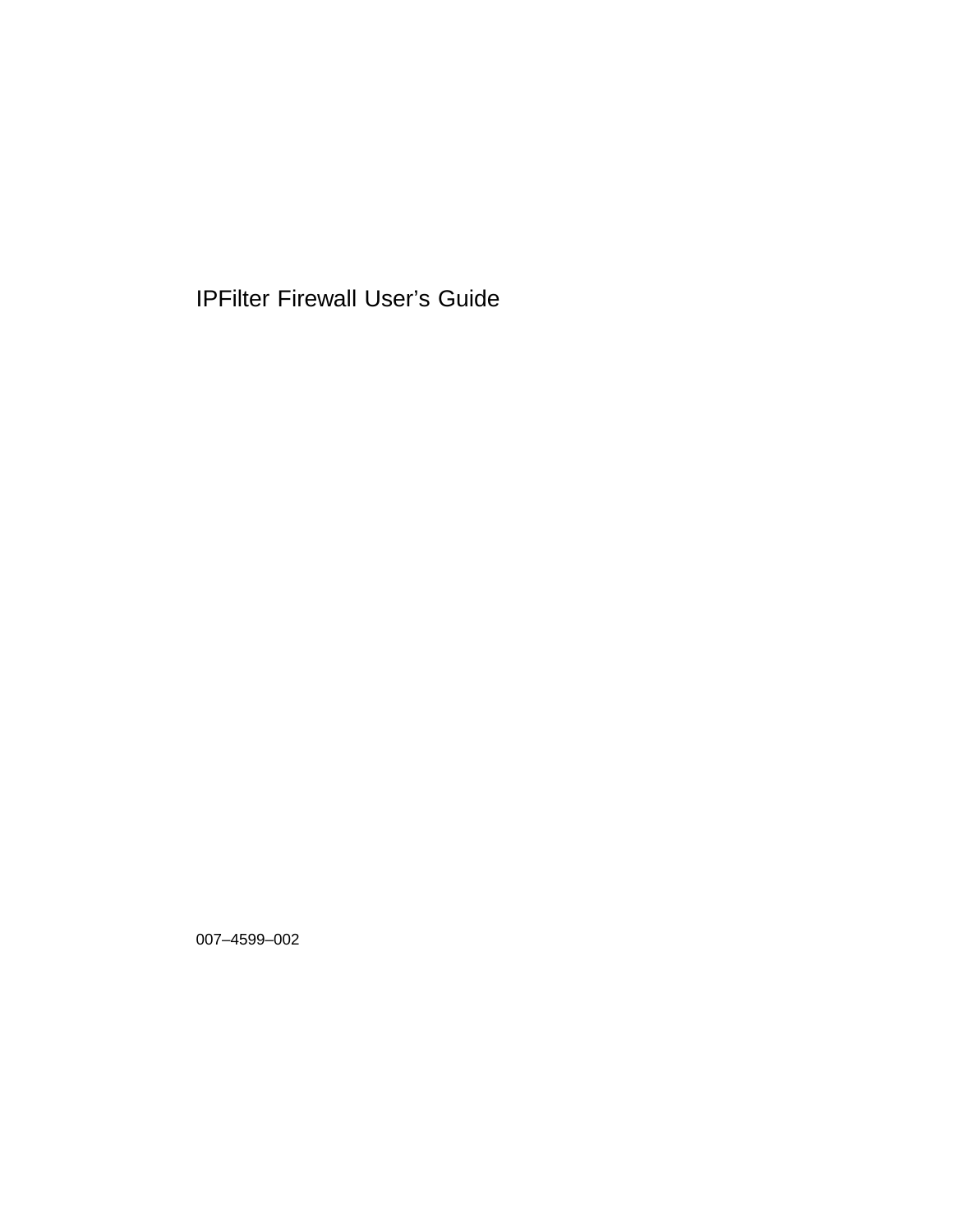#### **CONTRIBUTORS**

Written by Jean Wilson Edited by Susan Wilkening Production by Glen Traefald Engineering contributions by Lindsey North

#### COPYRIGHT

© 2002 - 2003 Silicon Graphics, Inc. All rights reserved; provided portions may be copyright in third parties, as indicated elsewhere herein. No permission is granted to copy, distribute, or create derivative works from the contents of this electronic documentation in any manner, in whole or in part, without the prior written permission of Silicon Graphics, Inc.

#### LIMITED RIGHTS LEGEND

The electronic (software) version of this document was developed at private expense; if acquired under an agreement with the USA government or any contractor thereto, it is acquired as "commercial computer software" subject to the provisions of its applicable license agreement, as specified in (a) 48 CFR 12.212 of the FAR; or, if acquired for Department of Defense units, (b) 48 CFR 227-7202 of the DoD FAR Supplement; or sections succeeding thereto. Contractor/manufacturer is Silicon Graphics, Inc., 1600 Amphitheatre Pkwy 2E, Mountain View, CA 94043-1351.

#### TRADEMARKS AND ATTRIBUTIONS

Silicon Graphics, SGI, the SGI logo, and IRIX are registered trademarks of Silicon Graphics, Inc.

Portions of this document are derived from the *IP Filter Based Firewalls HOWTO* by Brendan Conoboy and Erik Fichtner, copyright 2002, available at http://www.obfuscation.org/ipf/.

Cover design by Sarah Bolles, Sarah Bolles Design, and Dany Galgani, SGI Technical Publications.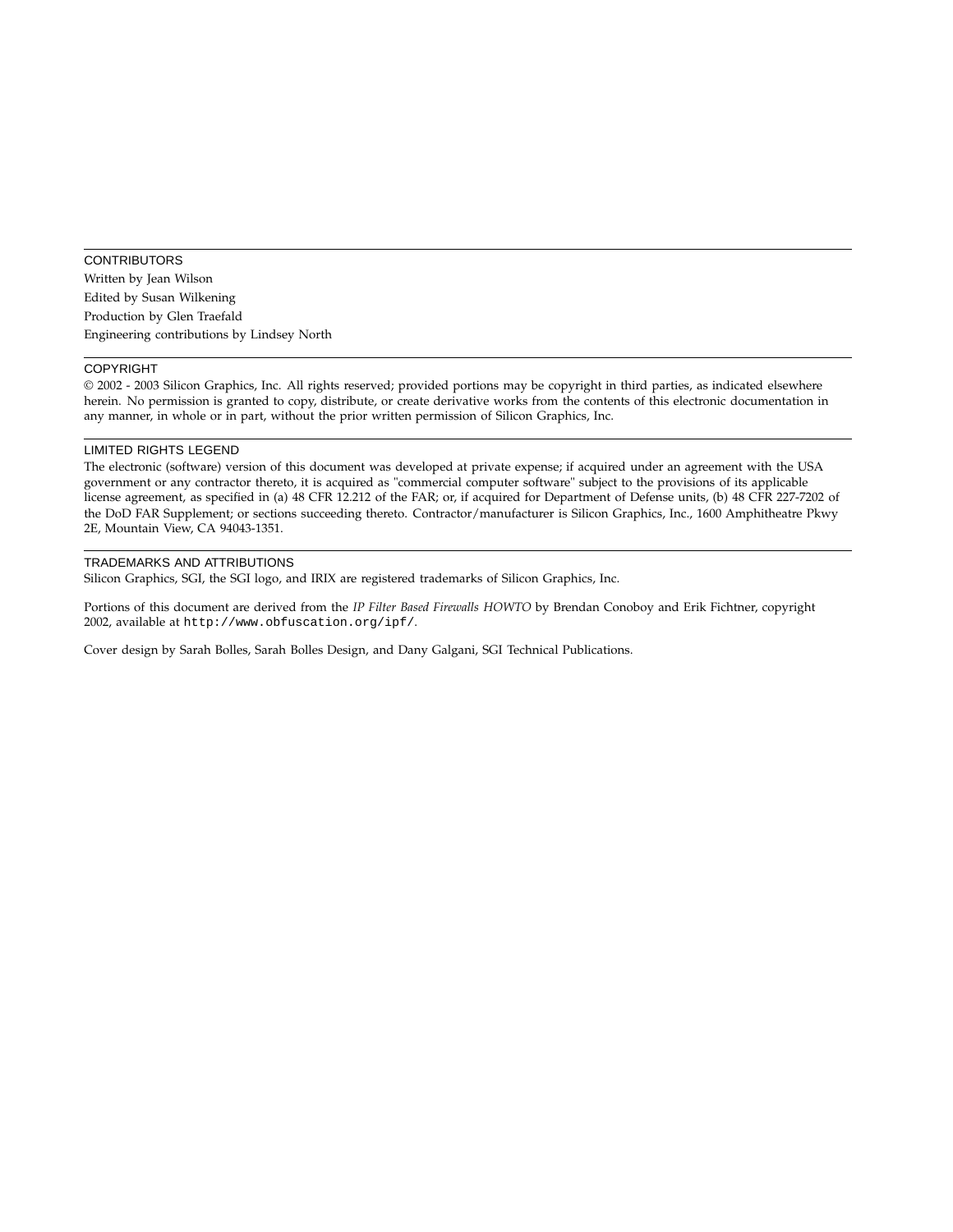# **Record of Revision**

| <b>Version</b> | <b>Description</b>                                                                                            |
|----------------|---------------------------------------------------------------------------------------------------------------|
| 001            | November 2002<br>Original publication documenting the IPFilter firewall product that<br>runs on IRIX systems. |
| 002            | January 2003<br>Revised for minor bug fixes.                                                                  |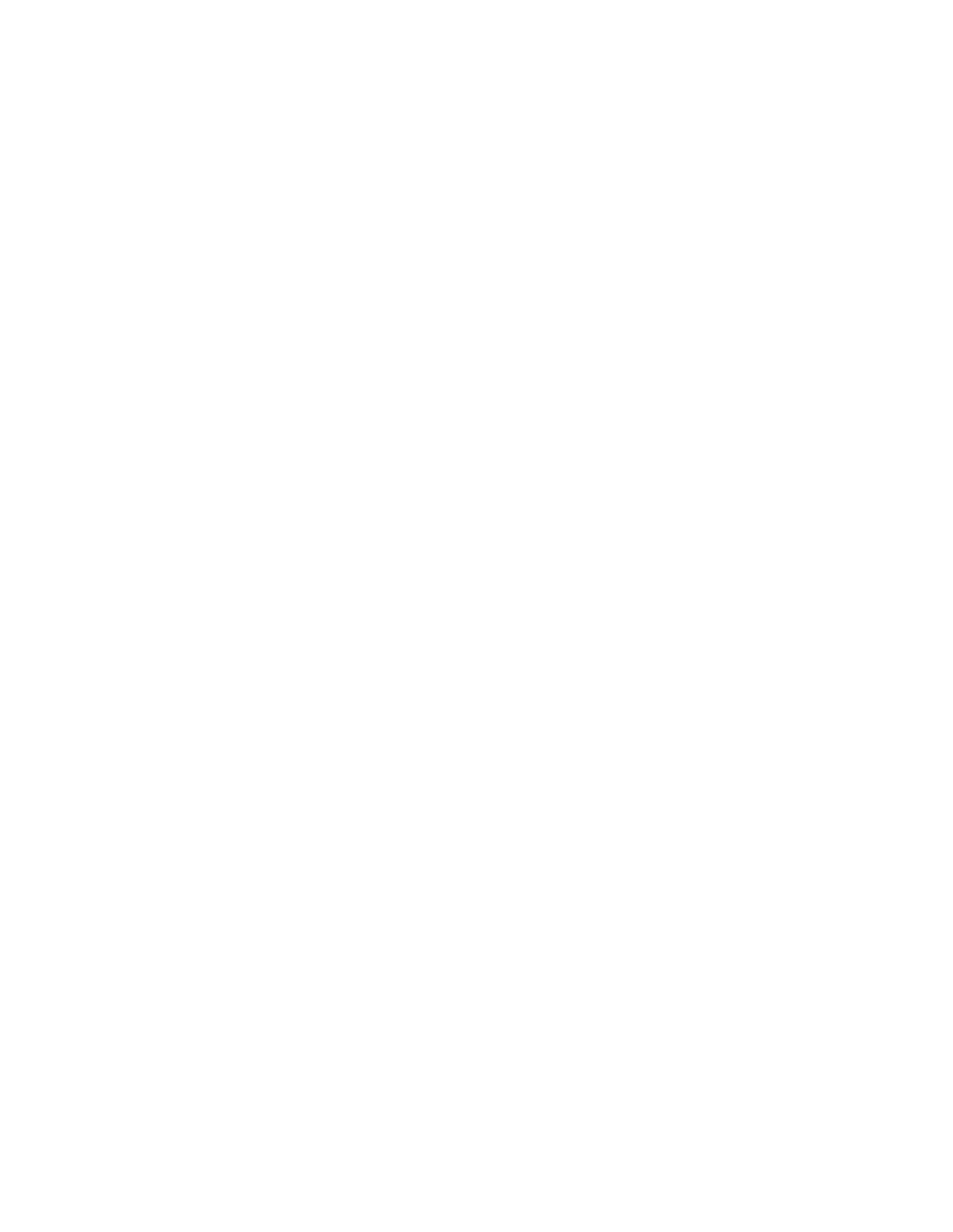# **Contents**

|                                                                                                                                                                                                                                |  | ix             |
|--------------------------------------------------------------------------------------------------------------------------------------------------------------------------------------------------------------------------------|--|----------------|
| and the contract of the contract of the contract of the contract of the contract of<br>Related Publications                                                                                                                    |  | ix             |
| Obtaining Publications and a series and a series of the series of the series of the series of the series of the series of the series of the series of the series of the series of the series of the series of the series of th |  | ix             |
|                                                                                                                                                                                                                                |  | $\mathbf{x}$   |
| Reader Comments and a subsequently and a subsequently contained a subsequently contained a subsequently contained a subsequently contained a subsequently contained a subsequently contained a subsequently contained a subseq |  | $\mathbf{x}$   |
|                                                                                                                                                                                                                                |  | 1              |
| 2. Setting Up IPFilter on IRIX Systems                                                                                                                                                                                         |  | 3              |
|                                                                                                                                                                                                                                |  | $\overline{3}$ |
| IRIX Filtering Implementation and a subset of the contract of the contract of the contract of the contract of the contract of the contract of the contract of the contract of the contract of the contract of the contract of  |  | $\overline{4}$ |
|                                                                                                                                                                                                                                |  | 5              |
| Establishing Network Address Translation (NAT) on IRIX Systems                                                                                                                                                                 |  | 6              |
| NAT on IRIX Systems and a contract that is a contract that is a contract of the RIX Systems and a contract of the contract of the RIX Systems                                                                                  |  | 6              |
| 3. IPFilter Commands and Tools                                                                                                                                                                                                 |  | $\overline{7}$ |
| Examples of Use the contract of the contract of the contract of the contract of the contract of the contract of the contract of the contract of the contract of the contract of the contract of the contract of the contract o |  | 8              |
| Index                                                                                                                                                                                                                          |  | 11             |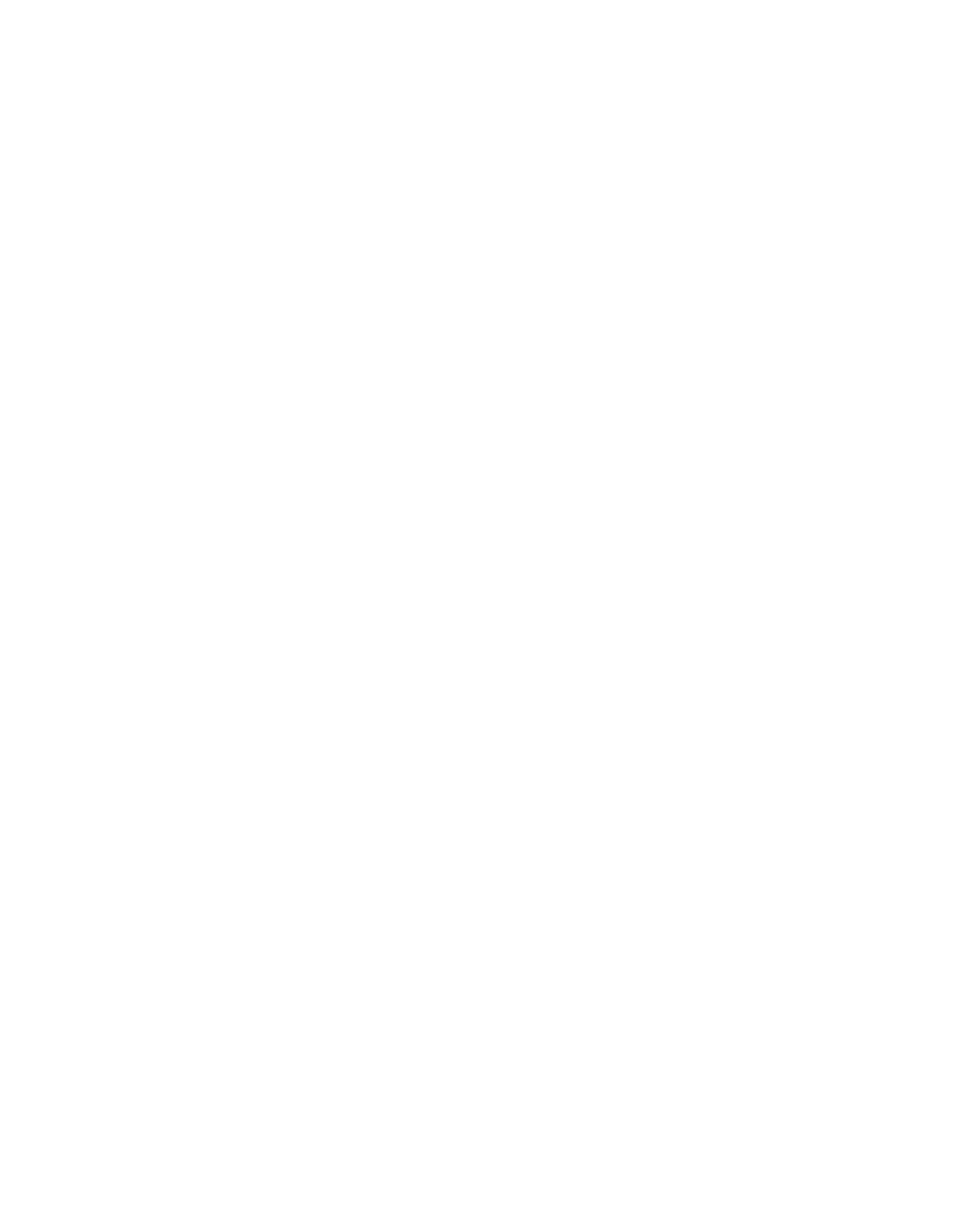# **Examples**

| <b>Example 3-2</b> Sample Rules File Albert Albert Albert Albert Albert Albert Albert Albert Albert Albert Albert Albert Albert Albert Albert Albert Albert Albert Albert Albert Albert Albert Albert Albert Albert Albert Albert A |  |  |  |  |  |  |  |  |  |  |
|-------------------------------------------------------------------------------------------------------------------------------------------------------------------------------------------------------------------------------------|--|--|--|--|--|--|--|--|--|--|
|                                                                                                                                                                                                                                     |  |  |  |  |  |  |  |  |  |  |
|                                                                                                                                                                                                                                     |  |  |  |  |  |  |  |  |  |  |
| <b>Example 3-5</b> ipmon(8) Example 10                                                                                                                                                                                              |  |  |  |  |  |  |  |  |  |  |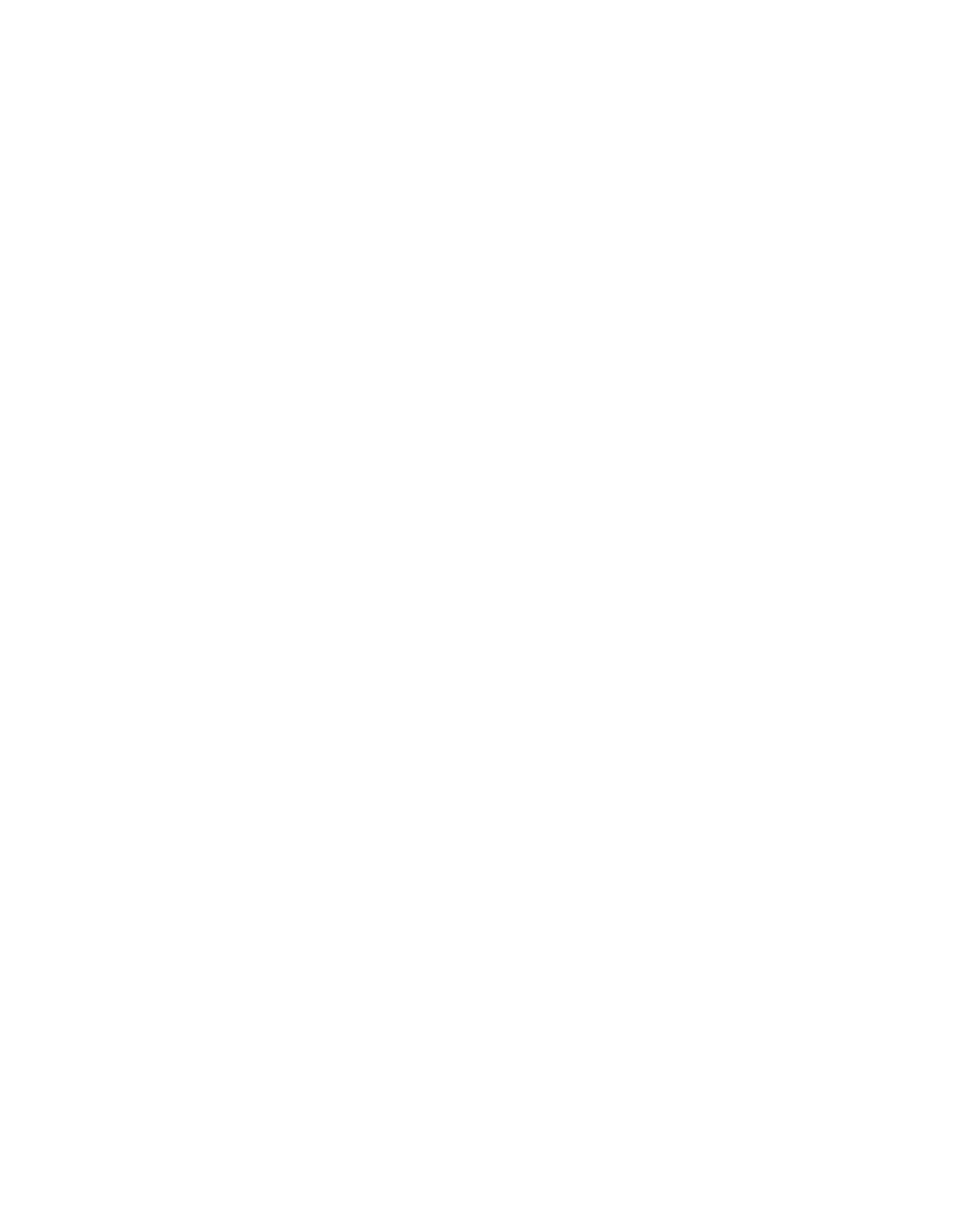# **About This Guide**

IPFilter is a software package that provides certain Internet firewall protection on IRIX systems. This service uses a set of tools to control and configure the service.

IPFilter also provides Network Address Translation (NAT) support. This is done through a configuration file that is used to specify the mapping of addresses and ports.

This version of IPFilter is based on the current public doman version of IP Filter

**Note:** IPFilter should not be run with ipfilterd (part of the SGI eoe.sw.ipgate release). See the IPFilter release notes for details.

## **Related Publications**

IPFilter is based on public domain software. As such, the documentation is also available online in several locations:

- The main IP Filter website: http://coombs.anu.edu.au/ipfilter
- IP Filter HOWTO document: http://www.obfuscation.org/ipf/
- IP Filter FAQ and other resources: http://www.obfuscation.org/ipf/

### **Obtaining Publications**

You can obtain SGI documentation in the following ways:

- See the SGI Technical Publications Library at: http://docs.sgi.com. Various formats are available. This library contains the most recent and most comprehensive set of online books, release notes, man pages, and other information.
- If it is installed on your SGI system, you can use InfoSearch, an online tool that provides a more limited set of online books, release notes, and man pages. With an IRIX system, select **Help** from the Toolchest, and then select **InfoSearch**. Or you can type infosearch on a command line.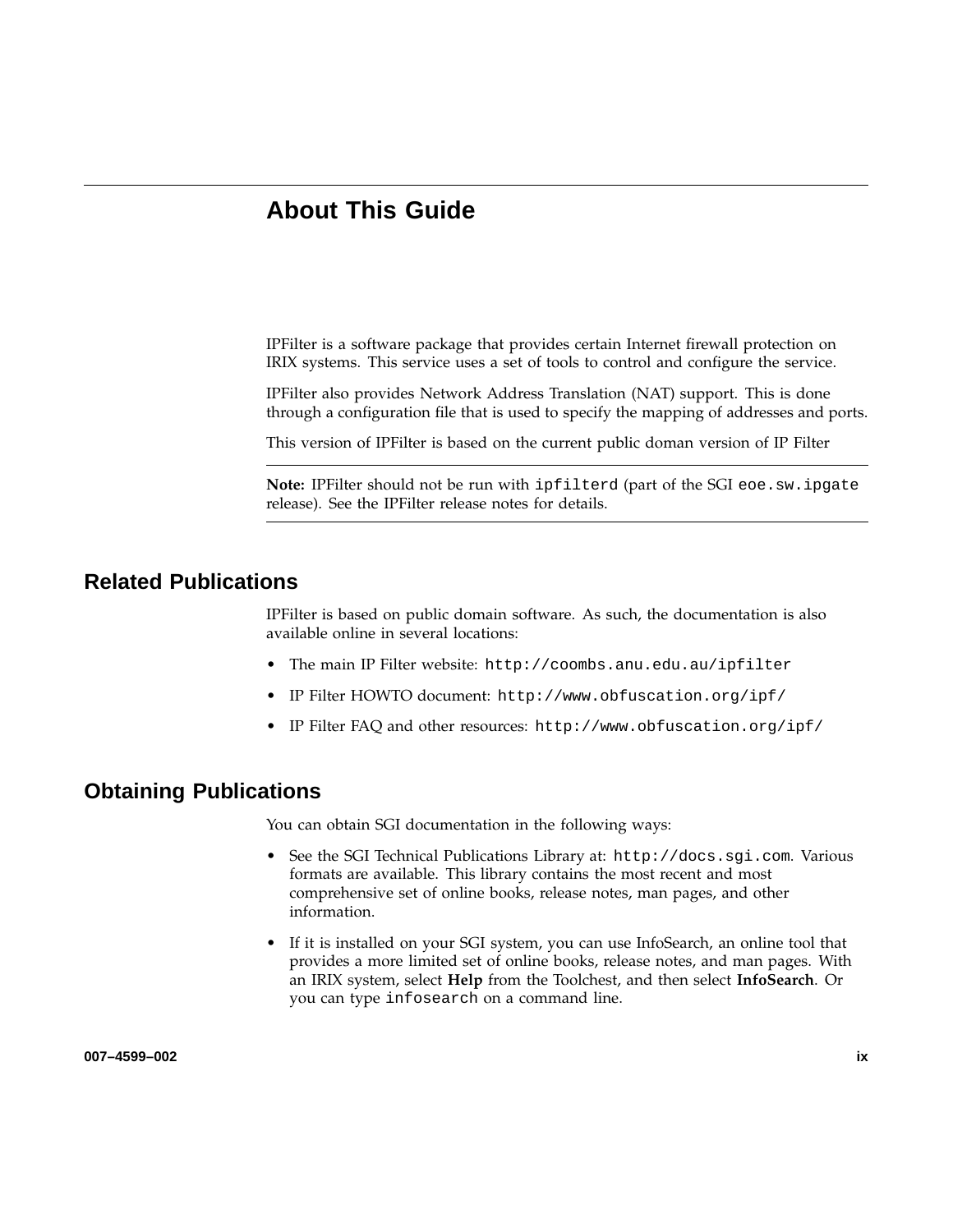- You can also view release notes by typing either grelnotes or relnotes on a command line.
- You can also view man pages by typing man *title* on a command line.

# **Conventions**

The following conventions are used throughout this document:

| Convention       | Meaning                                                                                                                                                                         |
|------------------|---------------------------------------------------------------------------------------------------------------------------------------------------------------------------------|
| command          | This fixed-space font denotes literal items such as<br>commands, files, routines, path names, signals,<br>messages, and programming language structures.                        |
| variable         | Italic typeface denotes variable entries and words or<br>concepts being defined.                                                                                                |
| user input       | This bold, fixed-space font denotes literal items that the<br>user enters in interactive sessions. (Output is shown in<br>nonbold, fixed-space font.)                           |
| $\Box$           | Brackets enclose optional portions of a command or<br>directive line.                                                                                                           |
| $\ddotsc$        | Ellipses indicate that a preceding element can be<br>repeated.                                                                                                                  |
| $m$ anpage $(x)$ | Man page section identifiers appear in parentheses after<br>man page names.                                                                                                     |
| GUI              | This font denotes the names of graphical user interface<br>(GUI) elements such as windows, screens, dialog boxes,<br>menus, toolbars, icons, buttons, boxes, fields, and lists. |

# **Reader Comments**

If you have comments about the technical accuracy, content, or organization of this document, contact SGI. Be sure to include the title and document number of the manual with your comments. (Online, the document number is located in the front matter of the manual. In printed manuals, the document number is located at the bottom of each page.)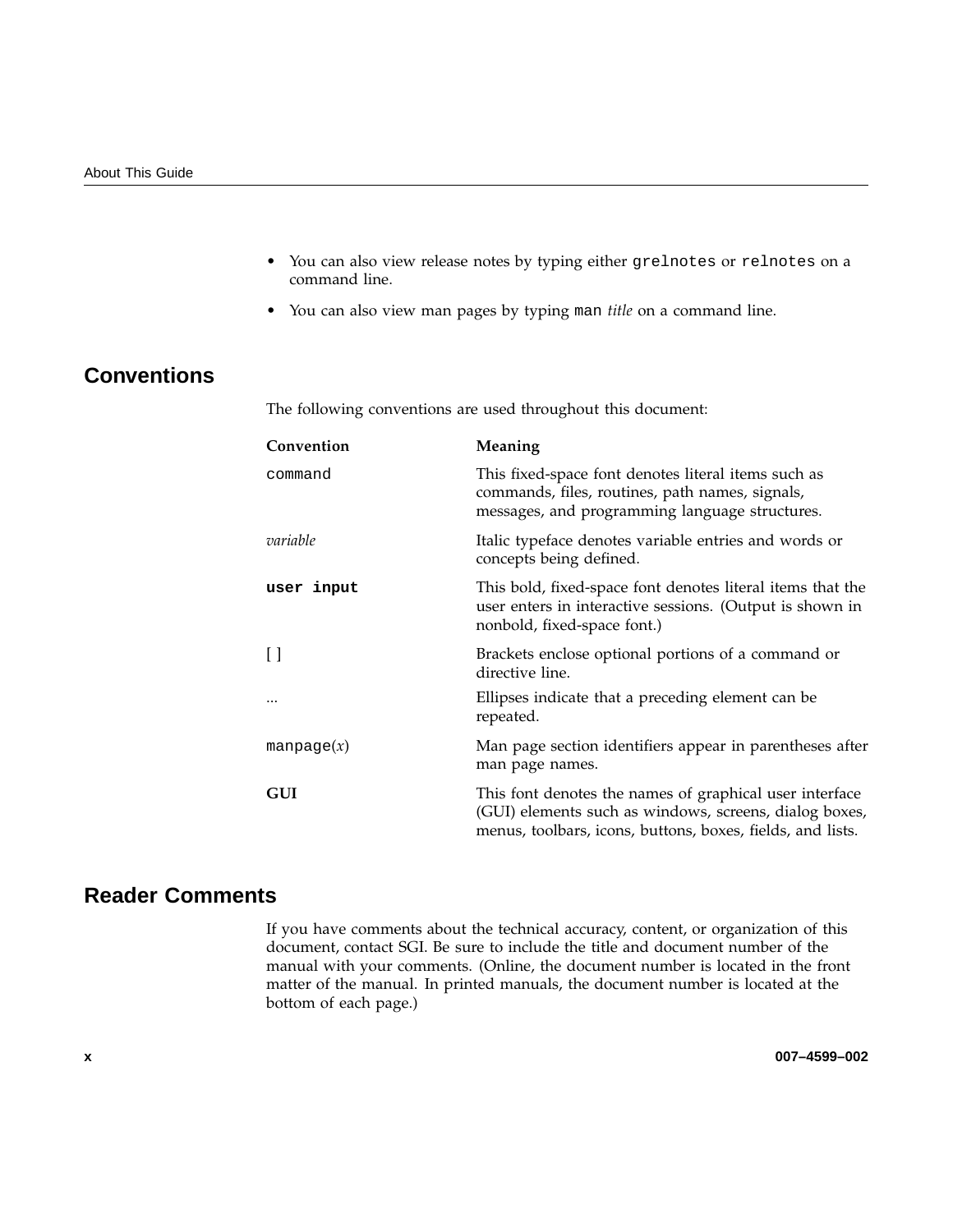You can contact SGI in any of the following ways:

• Send e-mail to the following address:

techpubs@sgi.com

• Use the Feedback option on the Technical Publications Library Web page:

http://docs.sgi.com

- Contact your customer service representative and ask that an incident be filed in the SGI incident tracking system.
- Send mail to the following address:

Technical Publications SGI 1600 Amphitheatre Parkway, M/S 535 Mountain View, California 94043–1351

• Send a fax to the attention of "Technical Publications" at +1 650 932 0801.

SGI values your comments and will respond to them promptly.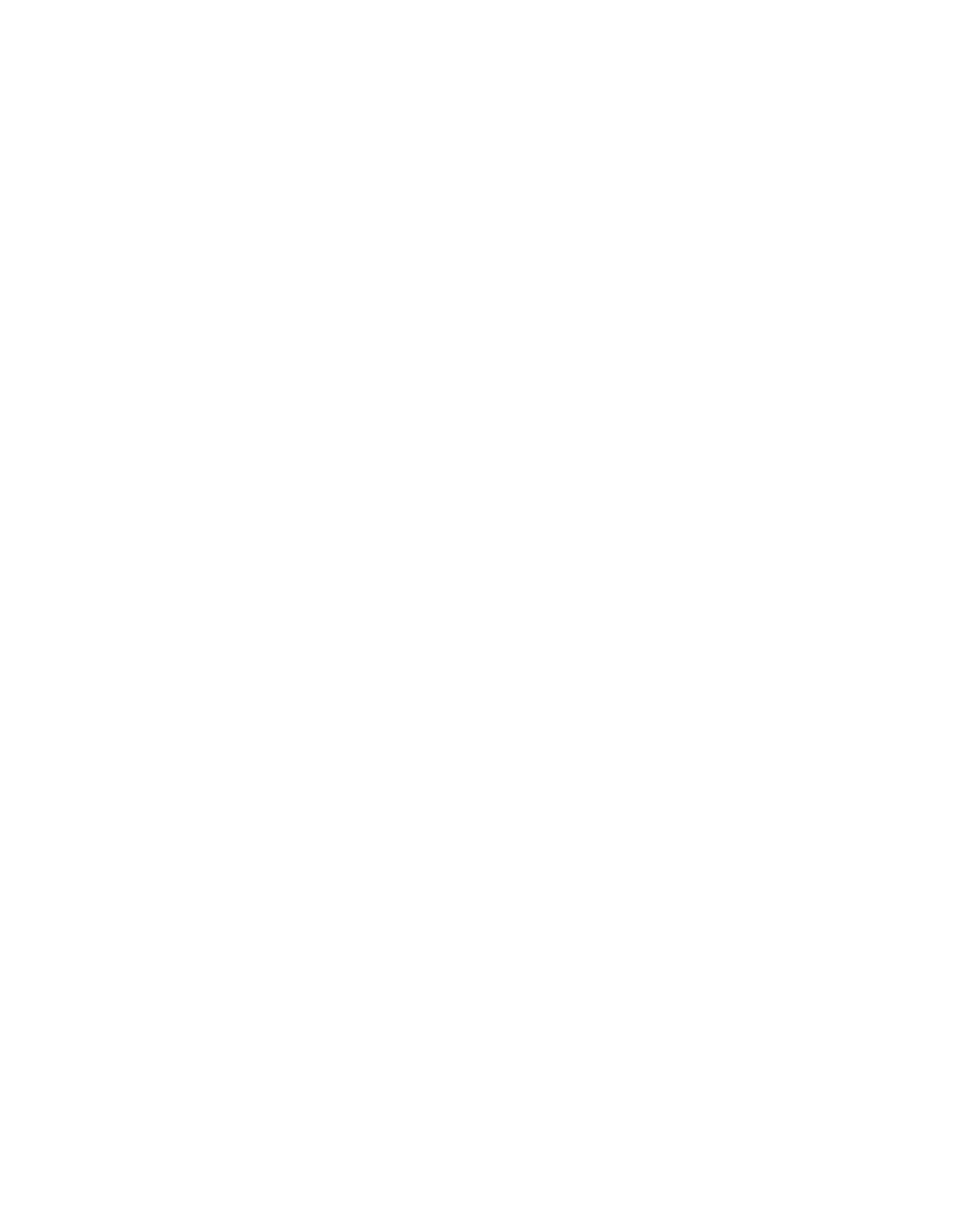*Chapter 1*

## **About IPFilter**

IPFilter is software that provides stateful packet filtering, enabling firewall and Network Address Translation (NAT) functionalities.

Rules are set up to specify which packets are denied or permited through the firewall. Keywords can be used to distinguish which interface a packet is associated with (either as a destination or as a result of route processing or a packet's receipt location).

IPFilter can be configured to filter using several IP header fields (described below). These filters are set when the rules are established:

- *Source and/or destination IP address.* Inverted hostnames and networks are also supported.
- *IP protocol*. Individual protocols can be specified, or more broad protocols, such as TCP/UDP. IPFilter matches either of the two protocols.
- *Fragments.* Fragmented packets can be selectively filtered out.
- *IP options*. It is possible to select packets based on which options are present and which options are **not** present.
- *Port number.* This is used with TCP/UDP IP protocols. Either the service name or the port number can be used.

IPFilter can also perform the following functions:

- Send back an ICMP error or TCP reset for denied packets
- Keep packet state information for TCP, UDP, and ICMP packet flows
- Keep fragment state information for any IP packet
- Act as a network address translator (NAT)
- Use redirection to set up transparent proxy connections
- Provide packet header details to user programs that use authentication information

A logging device is also available to track the functioning of IPFilter. This device supports logging of TCP/UDP/ICMP IP packet headers and the first 129 bytes of the packet when a packet is successfully passed through, when it is blocked and when a match is made for suspicious packets.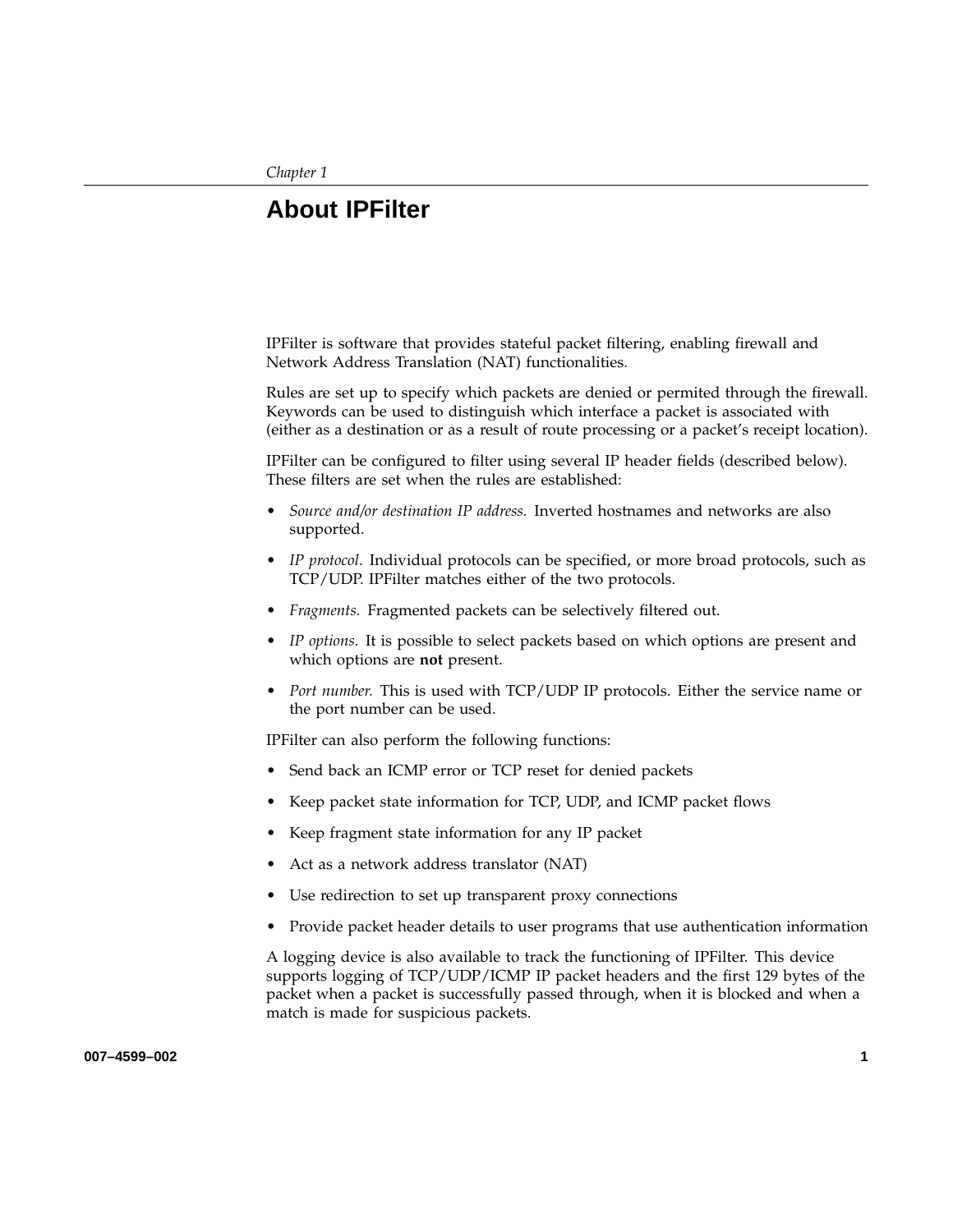For a complete description of IPFilter functionality, see the IPFilter documentation and descriptions at http://coombs.anu.edu.au/ipfilter.

For a summary of IPFilter functionality and IRIX kernel information, see Chapter 2, "Setting Up IPFilter on IRIX Systems", page 3.

For details about the command line tools used with IPFilter, see Chapter 3, "IPFilter Commands and Tools", page 7.

**Note:** IPFilter should not be run with ipfilterd (part of the SGI eoe.sw.ipgate release). See the release notes provided with IPFilter for details.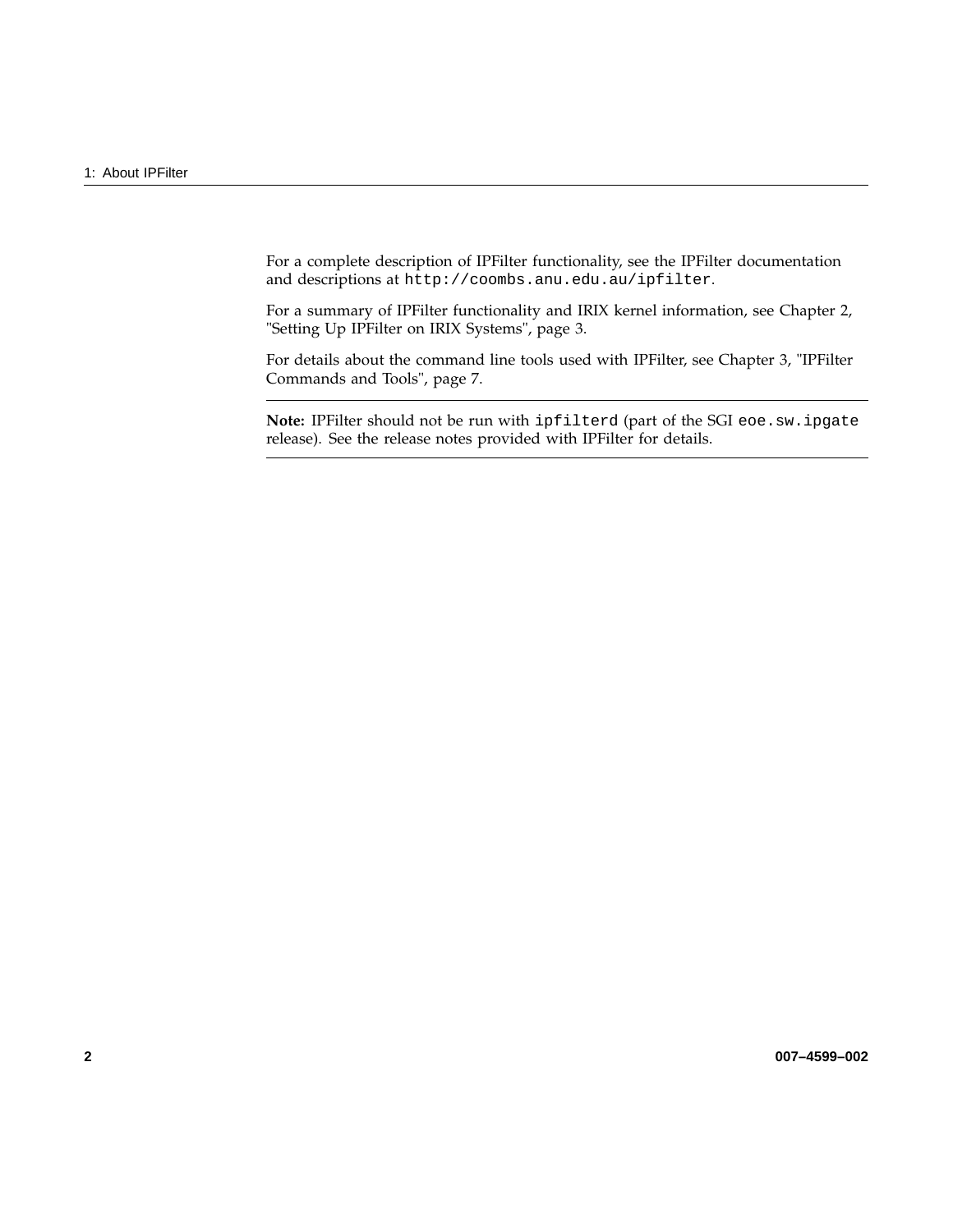# **Setting Up IPFilter on IRIX Systems**

Portions of the information in this chapter are derived from the *IPFilter Based Firewalls HOWTO*. See http://www.obfuscation.org/ipf/ for a copy of that document and for complete details on establishing filtering rules.

This chapter provides an overview of the procedure for setting up, testing, and implementing filtering rules. The following sections are included in this chapter:

- "Rules Processing Overview", page 3
- "IRIX Filtering Implementation ", page 4
- "Establishing Network Address Translation (NAT) on IRIX Systems", page 6

## **Rules Processing Overview**

IPFilter uses configuration files that contain rules and rulesets. These rules determine what is filtered, how it is filtered, and other aspects of IPFilter use.

Rules are processed from top to bottom, one after the other. IPFilter does not stop comparing packets to rulesets after the first match is made. Unless interrupted, IPFilter goes through the entire ruleset and does not decide to pass or drop the packet until the last matching rule is checked. **The last matching rule always takes precedence.**

A simple rule file could be:

block in all pass in all

IPFilter checks the first rule, which is to block the packet. Then the second rule is checked, which is to pass in the packet. The last rule takes precedence, so the packet is passed on.

Several keywords can be used to establish filtering criteria. For example, the quick keyword can be added to any rule that makes the rule take action at that match. The following is an example of that keyword:

block in quick all pass in all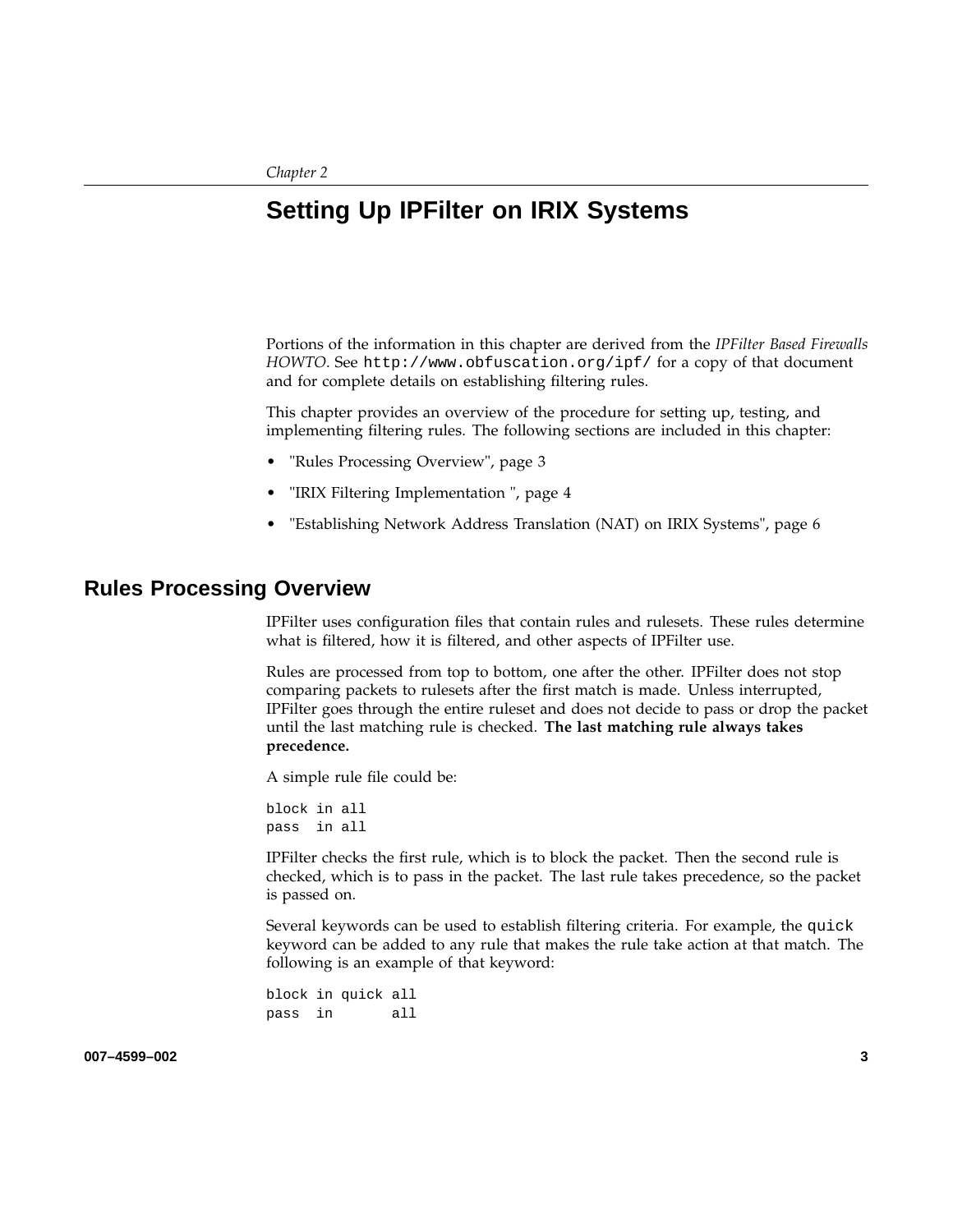When the quick keyword is used, the first rule is checked. Because that contains the quick keyword, action is taken (all packets are blocked). The second rule is never encountered and no packets are passed.

Several other keywords can be used to further refine the IPFilter rulesets. For example, the on keyword specifies that the data is coming in on a named interface. The out keyword can be used to filter outbound packets.

Different rules can be established to provide advanced security for your networks. For example, the keep state rule can track if a connection is established with TCP, UDP, or ICMP. When a packet arrives, an established state table is checked. The state table is a list of TCP, UDP or ICMP sessions that are automatically passed through the firewall, circumventing the entire ruleset. Because all TCP/IP sessions have a beginning, middle, and end, all that is needed is to filter the beginning of a TCP, UDP or ICMP session. *Keeping state* allows you to ignore the middle and end and focus on blocking or passing new sessions.

*Rule groups* allow you to write rulesets in a tree fashion, not as a linear list. Therefore, if a packet has no element that is involved in a rule, the rule can be skipped. Rules can be grouped by any common element that helps keep firewall flow moving: protocol, machine, netblocks or some other element specific to your environment.

See the *IPFilter Based Firewalls HOWTO* for complete details about keywords, rules, and rulesets.

## **IRIX Filtering Implementation**

IPFilter uses configuration files to establish the rules used for filtering. IPFilter is controlled by using a start-up script that uses a chkconfig value and specific option values:

% **/etc/init.d/ipf start | stop | reload**

This script is executed when the host system is first booted. It creates the IPFilter devices, loads the /etc/ipf.conf and /etc/ipnat.conf rules files (which contain examples that are commented out), and it starts the logging daemon.

The script and other options can be used to start, stop, or reload IPFilter on your IRIX system.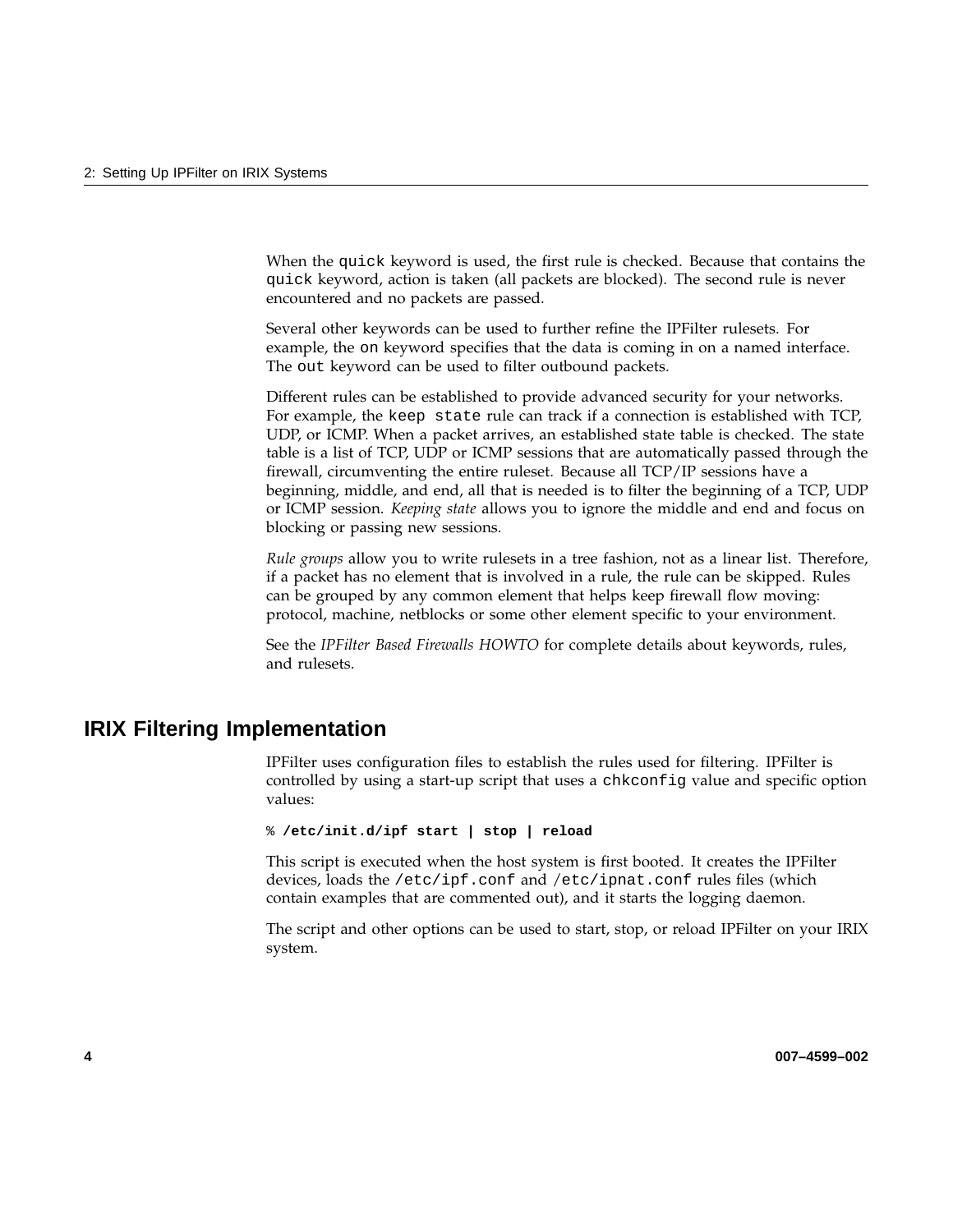The on or off value in the chkconfig file determines if IPFilter will be started and if the rules files will be loaded:

% **chkconfig on|off ipfilter**

The following files are used to set the options for different components of IPFilter on IRIX systems:

- /etc/config/ipfilter.options. The default value is -Fa, which flushes old rules.
- /etc/config/ipnat.options. The default value is -CF, which deletes active entries.
- /etc/config/ipmon.options. The default value is -sn, which creates a log, mapping addresses to names.

In addition to these files, the /etc/ipf.conf file contains filtering rules and the /etc/ipnat.conf file contains port and address mappings.

### **Filtering on IRIX Systems**

The *IPFilter Based Firewalls HOWTO* describes in detail how to set up and use rules files. The following list describes some details used on IRIX systems.

- 1. Use the mkfilters(1) command to display basic entries for a configuration file:
	- % **mkfilters**
- 2. Add rules to the basic /etc/ipf.conf file. See the *IPFilter Based Firewalls HOWTO* for details about creating rules.
- 3. Use the ipftest(1) command to test the rules file:
	- % **ipftest** *options*

Repeat steps 2 and 3 until the rules in ipf.conf are satisfactory.

4. If necessary, modify the /etc/config/ipf.options file and the /etc/config/ipmon.options file using a text editor such as vi.

When the testing is done, issue the following commands to start IPFilter:

% **chkconfig ipfilter on** % **/etc/init.d/ipf stop**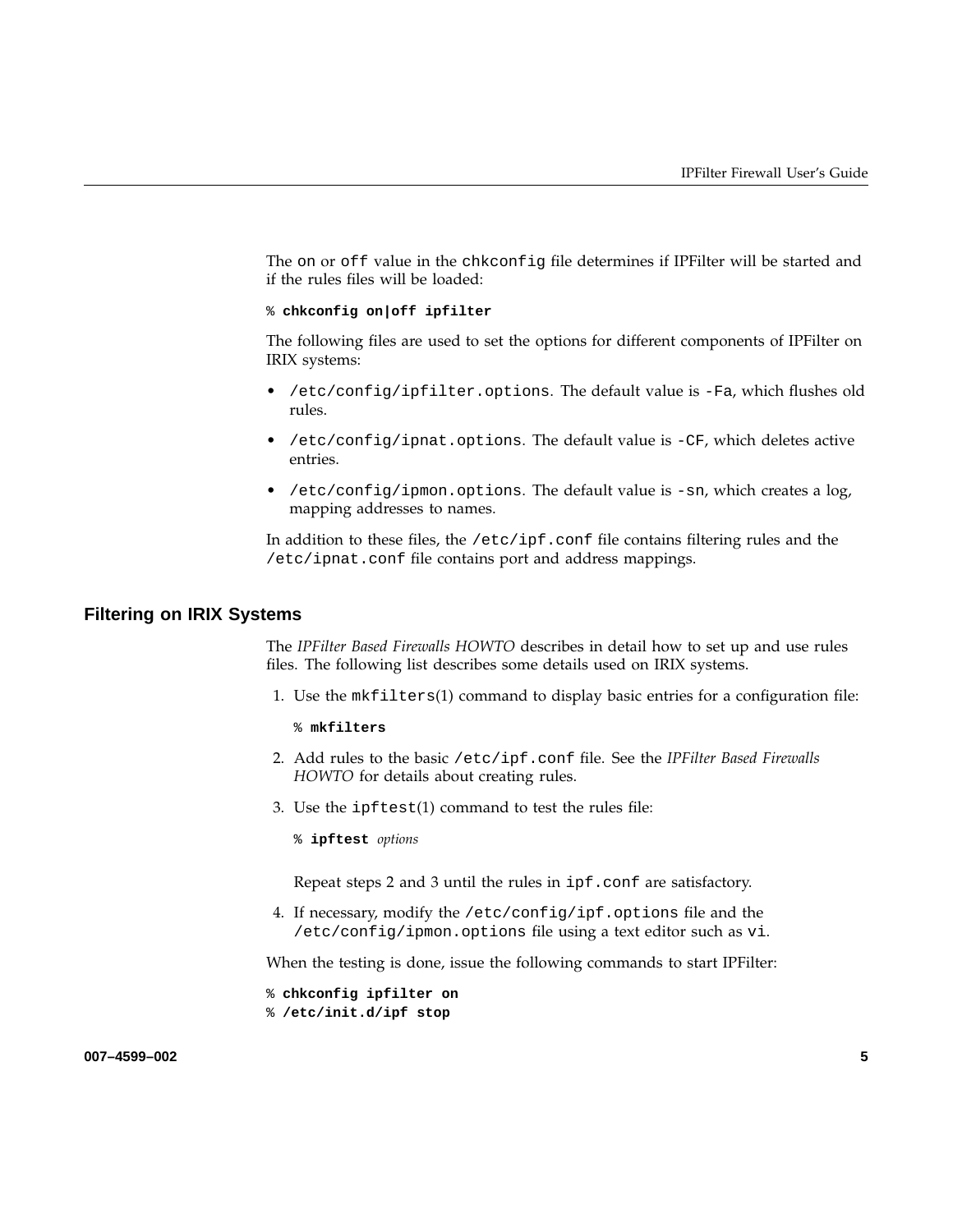#### % **/etc/init.d/ipf start**

Use /etc/init.d/ipf reload to reload the rules file after changing it.

Several commands can be used to help you troubleshoot the filtering process and the rules used for filtering. Use the ipf -V command to check the current state of IPFilter. Use the ipfstat command to check packet filter statistics and the ipfstat -nio command to view the filter list.

See Chapter 3, "IPFilter Commands and Tools", page 7 for a description of IPFilter commands and command usage.

## **Establishing Network Address Translation (NAT) on IRIX Systems**

Network Address Translation (NAT) gives an administrator the ability to connect several computers through a common external interface. In addition, another common use of NAT is to take statically allocated blocks of addresses and map many computers into this smaller address space.

See the *IPFilter Based Firewalls HOWTO* for complete details about setting up maps for NAT.

### **NAT on IRIX Systems**

Setting up NAT on IRIX systems is similar to setting up filtering.

- 1. Add mapping to the basic /etc/ipnat.conf file. See the *IPFilter Based Firewalls HOWTO* for details about creating maps.
- 2. Issue the following commands to start IPFilter with NAT:
	- % **chkconfig ipfilter on** % **/etc/init.d/ipf stop** % **/etc/init.d/ipf start**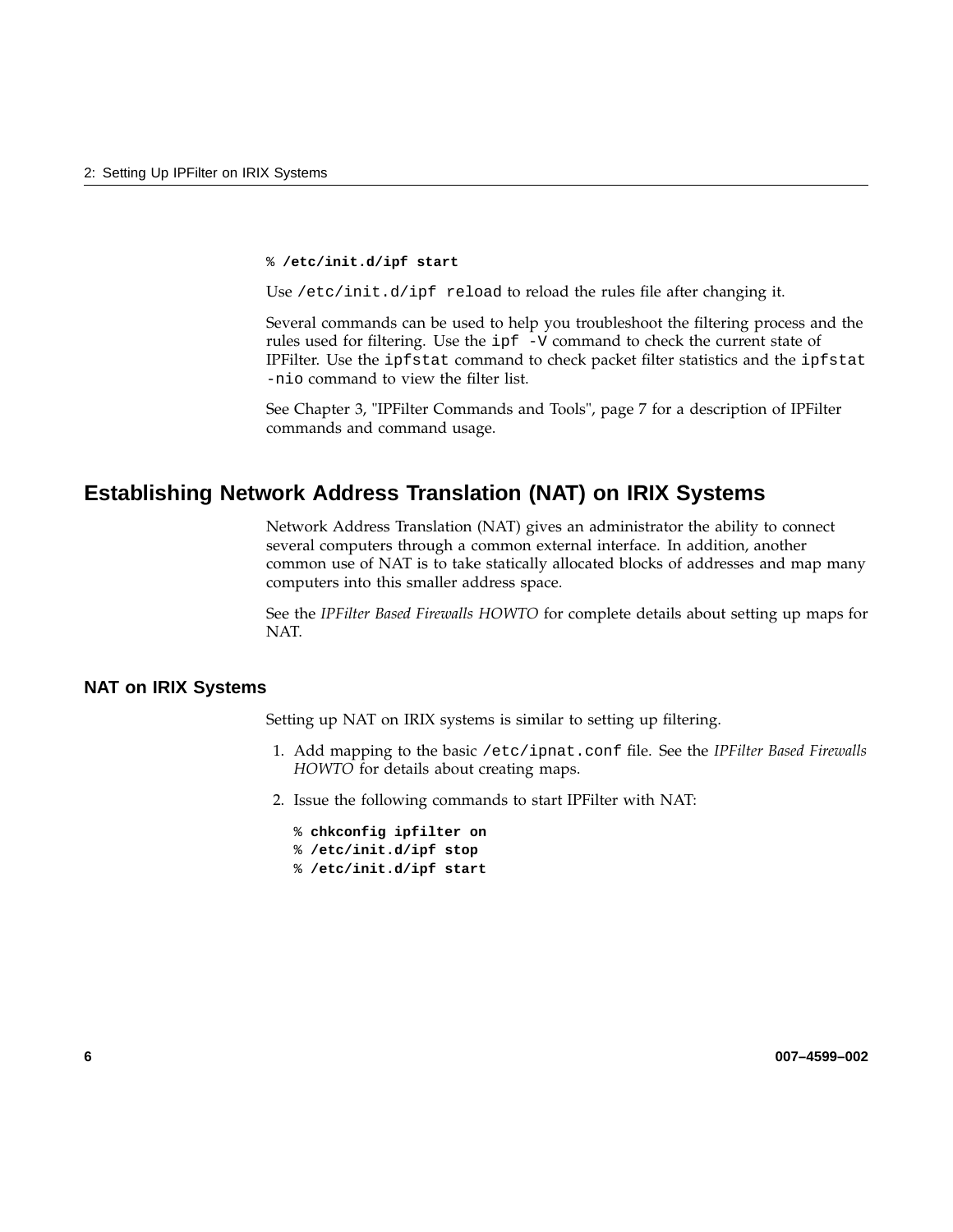# **IPFilter Commands and Tools**

IPFilter has several commands that can be used to log information, configure IPFilter, and perform other administrative functions. The following groups of commands are available:

- ipf: reads in rules and appends them to the kernel's current list. See the  $ipf(4)$ , ipf(5), and ipf(8) man pages for complete details.
- ipfs: saves and restores information for NAT and state tables. See the ipfs(8) man page for details.
- ipfstat: reports on packet filter statistics and filter lists. See the ipfstat(8) man page for details.
- ipftest: tests packet filter rules. See the ipftest(1) man page for details.
- ipl: gathers packet headers to log. See the ipl(4) man page for details.
- ipmon: checks for logged packets. See the ipmon(8) man page for details.
- ipnat: reads in rules and adds them to the kernel's current list of active NAT rules. See the ipnat(4), ipnat(5), and ipnat(8) man pages for details.
- ipresend: resends IP packets out to the network. See the ipresend(1) man page for details.
- ipsend: sends IP packets. See the ipsend(1) and ipsend(5) man pages for details.
- mkfilters: generates a minimal ruleset for IPFilter. See the mkfilters(1) man page for details.

The iptest command is documented in the *IPFilter Based Firewalls HOWTO* but it is not available on IRIX systems.

See the *IPFilter Based Firewalls HOWTO*, available from http://www.obfuscation.org/ipf/, for detailed examples of command usage.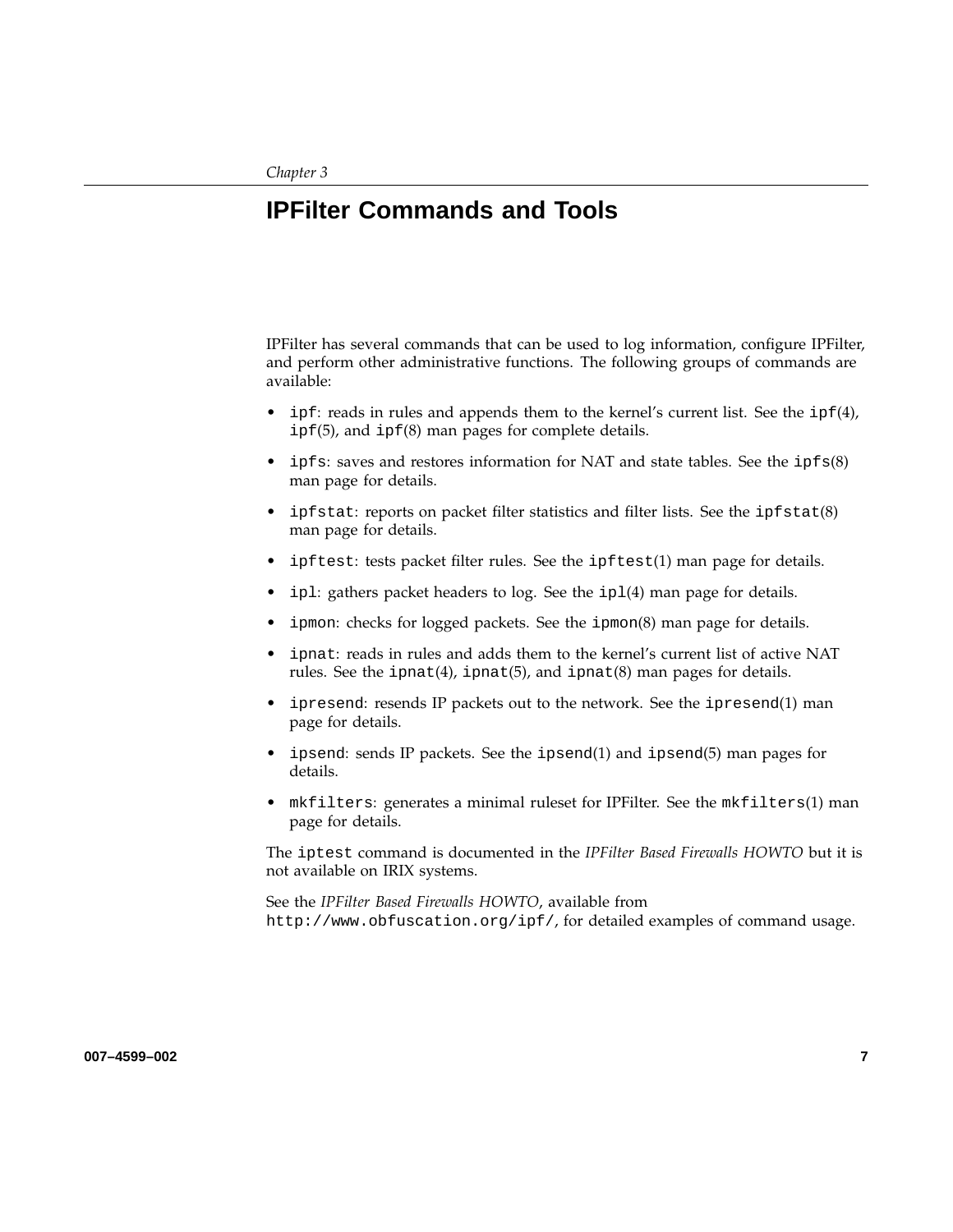## **Examples of Use**

The following examples demonstrate the use of several IPFilter commands. Note that the output examples will be different from system to system.

**Example 3-1** ipf(8) Example

The ipf command can be used to enable and disable filters, load rules files, and enable logging. It can also be used to display information about the currently activated system, as in this example:

```
% ipf -V
ipf: IPFilter: v3.4.27 (384)
Kernel: IPFilter: v3.4.27
Running: yes
Log Flags: 0 = none set
Default: pass all, Logging: available
Active list: 0
```
**Example 3-2** Sample Rules File

Rules are stored in /etc/ipf.conf. The following is an example of a rules file.

```
block in on tun0
block in quick on tun0 from 192.168.0.0/16 to any
block in quick on tun0 from 172.16.0.0/12 to any
block in quick on tun0 from 10.0.0.0/8 to any
block in quick on tun0 from 127.0.0.0/8 to any
block in quick on tun0 from 0.0.0.0/8 to any
block in quick on tun0 from 169.254.0.0/16 to any
block in quick on tun0 from 192.0.2.0/24 to any
block in quick on tun0 from 204.152.64.0/23 to any
block in quick on tun0 from 224.0.0.0/3 to any
block in log quick on tun0 from 20.20.20.0/24 to any
block in log quick on tun0 from any to 20.20.20.0/32
block in log quick on tun0 from any to 20.20.20.255/32
pass out quick on tun0 proto tcp/udp from 20.20.20.1/32 to any keep state
pass out quick on tun0 proto icmp from 20.20.20.1/32 to any keep state
```
**8 007–4599–002**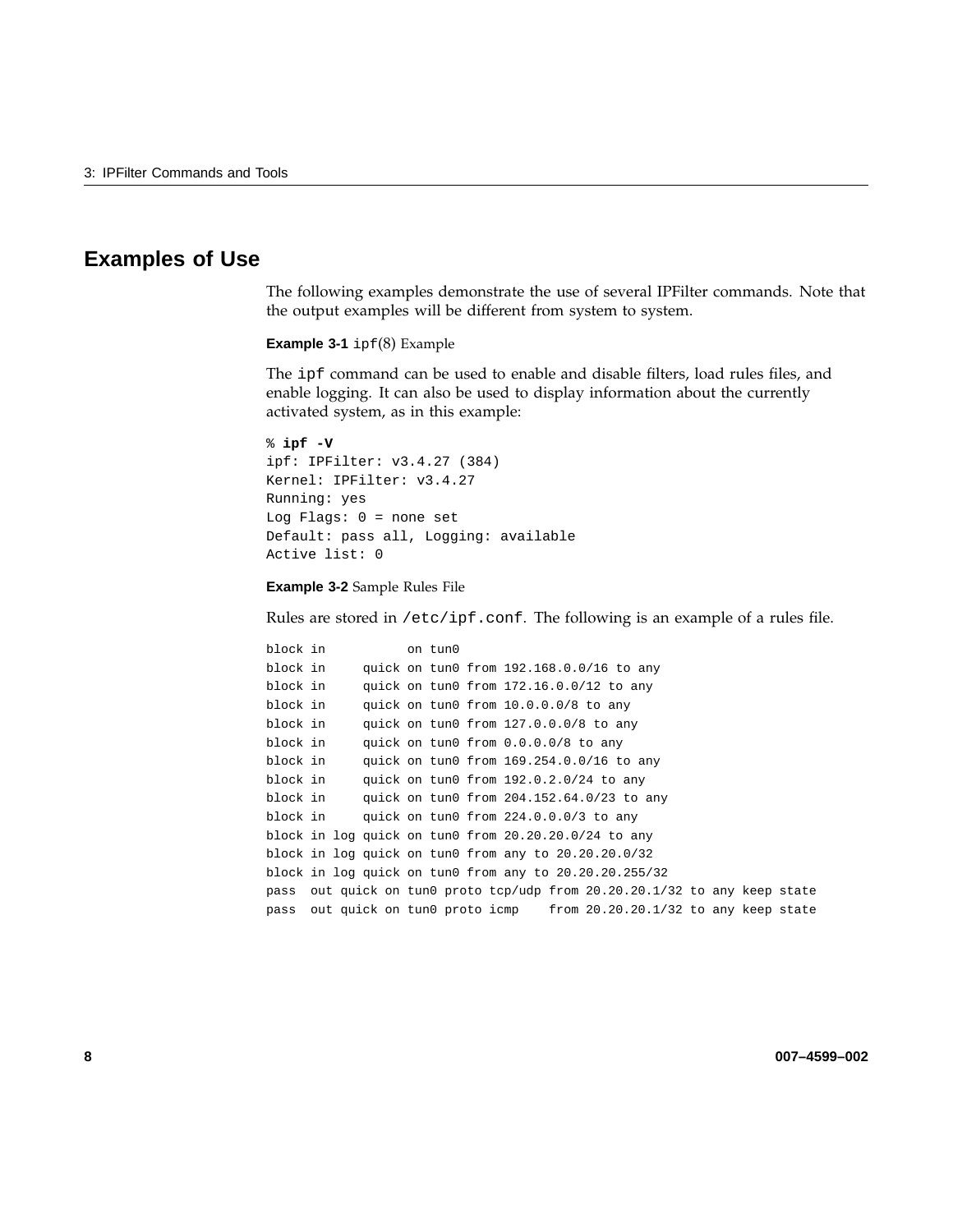#### **Example 3-3** ipftest(1) Example

The ipftest command allows you to check a rules file offline by entering packet information from the keyboard or from an input file:

```
% ipftest -r /etc/ipf.conf
```
The following output appears:

```
opening rule file "/etc/ipf.conf"
in on ec0 xxx.xxx.xx.198, xxx.xxx.xx.224
input: in on ec0 xxx.xxx.xx.198, xxx.xxx.xx.224
pass ip 20(20) 0 255.255.255.255 > xxx.xxx.xx.224
```
#### **Example 3-4** ipfstat(8) Example

The ipfstat command displays kernel statistics. Note that no output appears for any ipfstat command unless this command is issued by a privileged user.

#### % **ipfstat**

The following output appears:

```
input packets: blocked 30 passed 1887 nomatch 159 counted 0 short 0
output packets: blocked 0 passed 449 nomatch 262 counted 0 short 0
input packets logged: blocked 30 passed 23
output packets logged: blocked 0 passed 22
packets logged: input 0 output 0
log failures: input 0 output 0
fragment state(in): kept 0 lost 0
fragment state(out): kept 0 lost 0
packet state(in): kept 2 lost 0
packet state(out): kept 0 lost 0
ICMP replies: 0 TCP RSTs sent: 1
Invalid source(in): 0
Result cache hits(in): 172 (out): 159
IN Pullups succeeded: 0 failed: 0
OUT Pullups succeeded: 0 failed: 0
Fastroute successes: 1 failures: 0
TCP cksum fails(in): 0 (out): 0
Packet log flags set: (0)
       none
```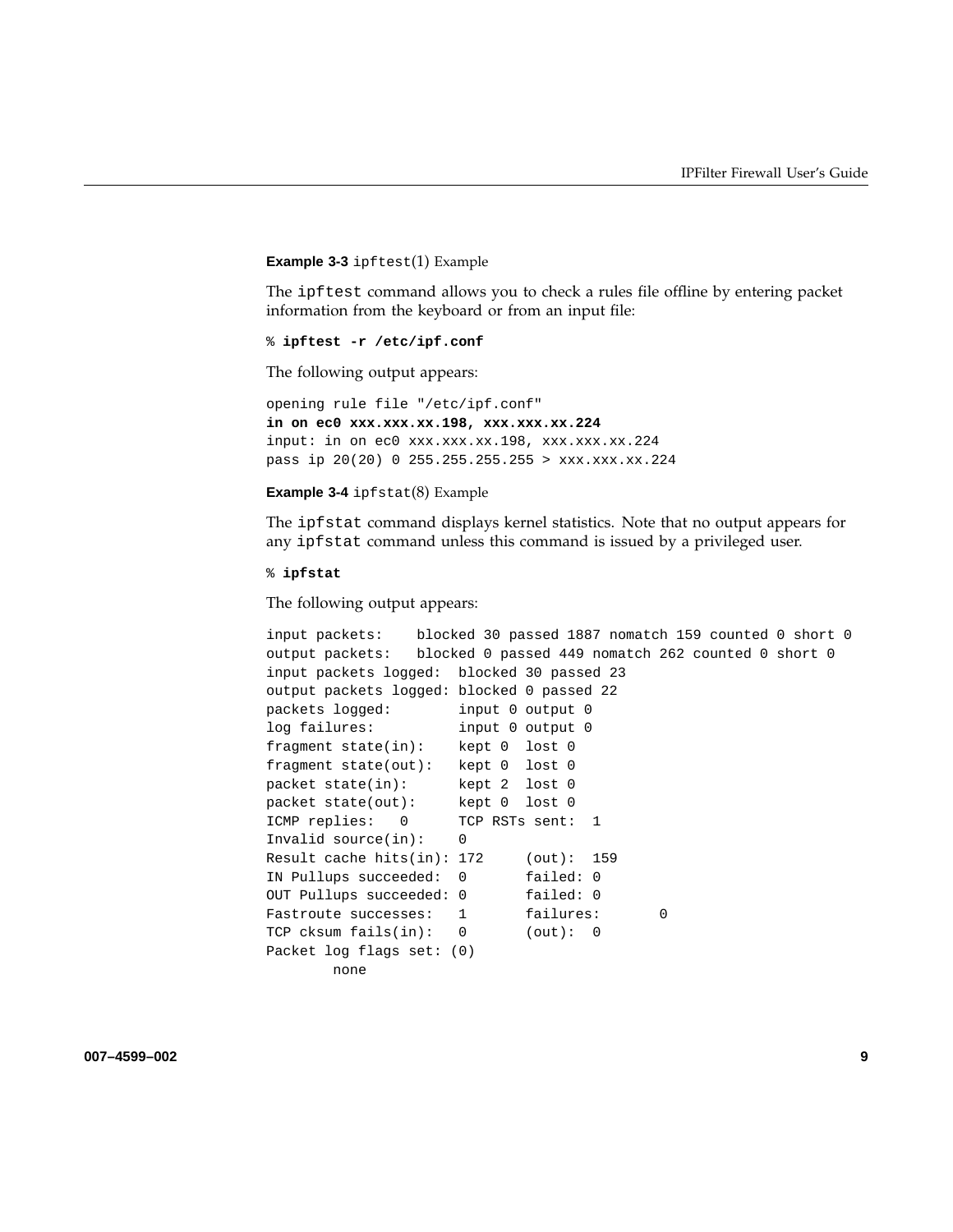This command can also show the current rules:

% **ipfstat -nio**

**Example 3-5** ipmon(8) Example

The ipmon command logs packets to syslog or to another specified file. The logged packets are those which match rules that contain the log keyword or which match the decision type given when the ipf -l *decision-type* command is issued.

The /etc/init.d/ipf startup script starts ipmon in the background with the -sn options on the command to log to syslog. The logging includes only header information unless it has been invoked with the -b option and the rule indicates log body.

% **tail /var/adm/SYSLOG** 2136]: 16:00:00.062786 ef0 @0:2 b starfish.sgi.com[XX.XX.XX.224] -> seaweed.sgi.com[XX.XX.XX.198] PR icmp len 20 84 icmp echo/0 IN